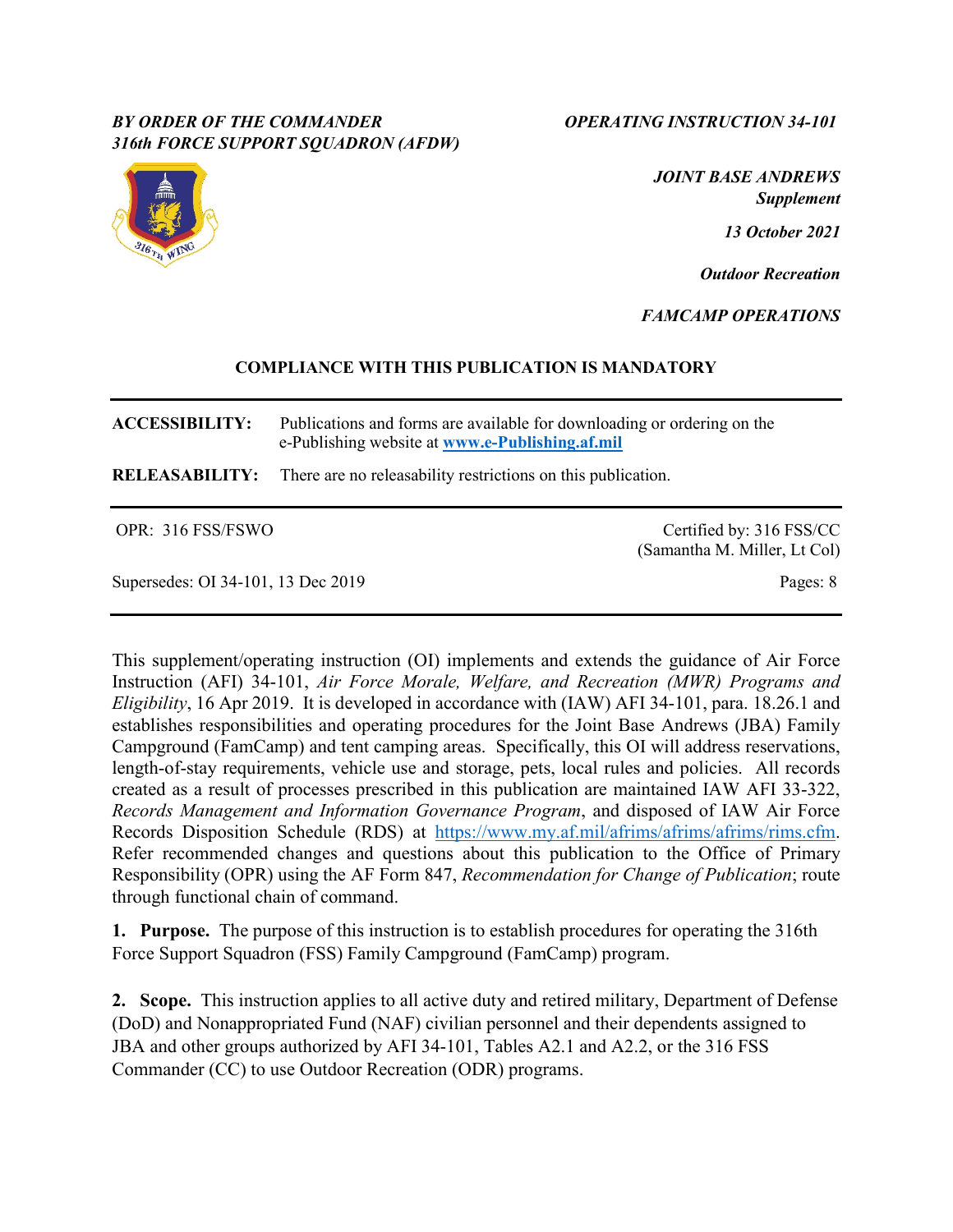**3. Responsibilities.** The ODR Director is responsible to the 316 FSS/CC for ensuring the provisions of this OI are complied with.

3.1. ODR is responsible for maintaining FamCamp grounds.

**4. Eligibility.** IAW AFI 34-101, Attachment 2, FamCamp is open for use to all uniformed service members (active duty, reserve, service academy cadets, and delayed entry personnel), service retirees, honorably discharged veterans with 100% service-connected disability, and their family members.

4.1 Reservations. Reservations must be made by the eligible member, aged 18 years or older. The guest making the reservation must remain in the site the entire length of the scheduled stay. Reservations are available 90 days in advance for active duty military members and 60 days in advance for all other users.

4.2. Priority Reservations. If FamCamp facilities cannot accommodate all authorized patrons for an extended period of time, the installation commander may authorize use of priority reservation/use procedures IAW AFI 34-101, Attachment 2, Table A2.1 and A2.2. This determination may be made without notice, but will not affect established, paid reservations.

4.2.2. If priority reservation procedures are enacted, no current guest in FamCamp will be "bumped" or asked to leave before their scheduled/reserved departure date to accommodate someone of a higher priority.

4.3. Before arrival, guests must contact the 316th Security Forces Squadron (SFS), 301-981- 2001, and the ODR Director, 301-981-4404, if any member of the party has been convicted or is pending conviction of a drug related offense or is a registered sex offender.

**5. Fees.** FamCamp's daily fees will be increased as of 1 January 2022 as follows:

| <b>Type (Number Sites)</b> | Current | As of 1 Jan 2022 |
|----------------------------|---------|------------------|
| Full Hook Up (30)          | \$30    | \$45             |
| Electric Only (14)         |         | \$30             |
| Tent Sites (5)             | \$15    | \$15             |

 5.1. Late Fees. Long-term/180-day guests paying monthly must pay their next month's site rental no later than the 1st of the month. If there are circumstances beyond your control that will cause a late payment, please contact the ODR Director. Due date extensions are handled on a case-by-case basis. Fees for late payment will be assessed as follows:

5.1.1. Day 5, a \$50 late fee will be assessed. Late fees are not applied to the balance due and are non-refundable. An additional \$50 late fee will be assessed every 5 days until the resident makes payment or vacates the site.

5.1.2. Day 15, guest is required to vacate the site and will not be permitted to return until the outstanding balance is settled to \$0. Return is based on availability. If the guest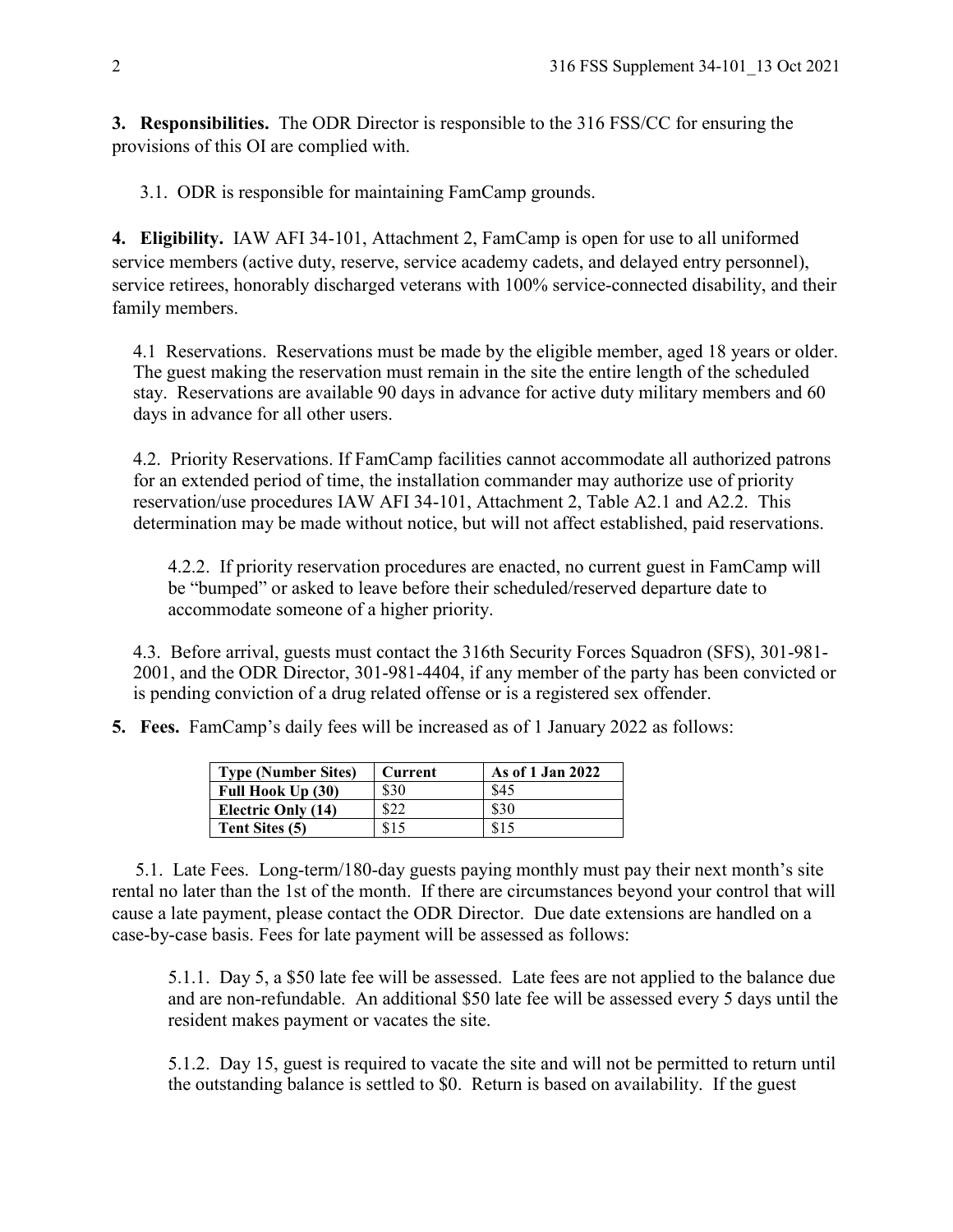returns, the convenience of monthly payments will not be available and the entire amount for the reserved stay must paid at check-in.

5.1.3. Day 30, account is referred to collections.

5.2. Refunds. Refunds are issued for medical emergencies, moving into a house during PCS, deployment, and death. Refunds are determined on a case-by-case basis by the ODR Director. Early departures will not be refunded, unless the reservation is cancelled due to inclement weather, emergency leave, alert duty or a documented medical emergency or is a directed evacuation or closure of the FamCamp. A copy of an approved AF Form 988, *Leave Request and Authorization*, must be provided for those claiming emergency leave or alert duty.

**6. Length-of-Stay.** Air Force FamCamps were developed and are managed to support recreational camping purposes and not for any patron to use as a residence or place of business, with the exception of the recreation vehicle camp host (manager). The maximum length of stay must not exceed 180 days per calendar year. Back to back reservations designed to circumvent the local maximum length of stay limit are not permitted.

6.1. If space is available**,** FamCamps may be used by personnel on temporary duty (TDY) to an installation or permanent change of station (PCS) to and from the installation as long as that use complies with maximum length of stay policies. Patrons are required to present a copy of the PCS or TDY orders at check-in. Sites 1-26 and 31-35 are the only sites available for extended use. Sites 27-30 and 36-41 are reserved for short-term patrons, no exceptions.

6.2. At the end of the maximum stay period, the guest's recreational vehicle (RV) must depart FamCamp and installation for at least 24 hours.

6.2.1. If two (2) or more unreserved sites are available, a customer that left due to the maximum stay limit is allowed to return to the recreational vehicle camp after the 24 hour departure requirement. Guests may not return to the same site they vacate.

6.3. FamCamp residents seeking exception to the length-of-stay policy must receive a signed waiver from the 316 FSS/CC with justification for the exception before the length-of-stay period lapses. Waivers to this policy are considered on a case-by-case basis.

6.3.1. Patrons are required to depart FamCamp if he/she is in the process of seeking a waiver when the length-of-stay timeframe/deadline lapses.

6.4. Requests for specific RV sites are taken into consideration, but not guaranteed. ODR staff reserves the right to move customers from their projected site at reservation as necessary to accommodate patrons and maximize campground occupancy.

**7. Check-In/Check-Out.** Check-in is at 1200 hrs. Check out is at/before 1100 hrs daily. If needed, extended check-out time must be requested before 1200 hrs the day prior. Extended check-outs are approved based on occupancy and incoming travelers and may not exceed two additional hours. Unapproved late check-outs and extended check-outs exceeding two hours will be assessed an additional daily charge.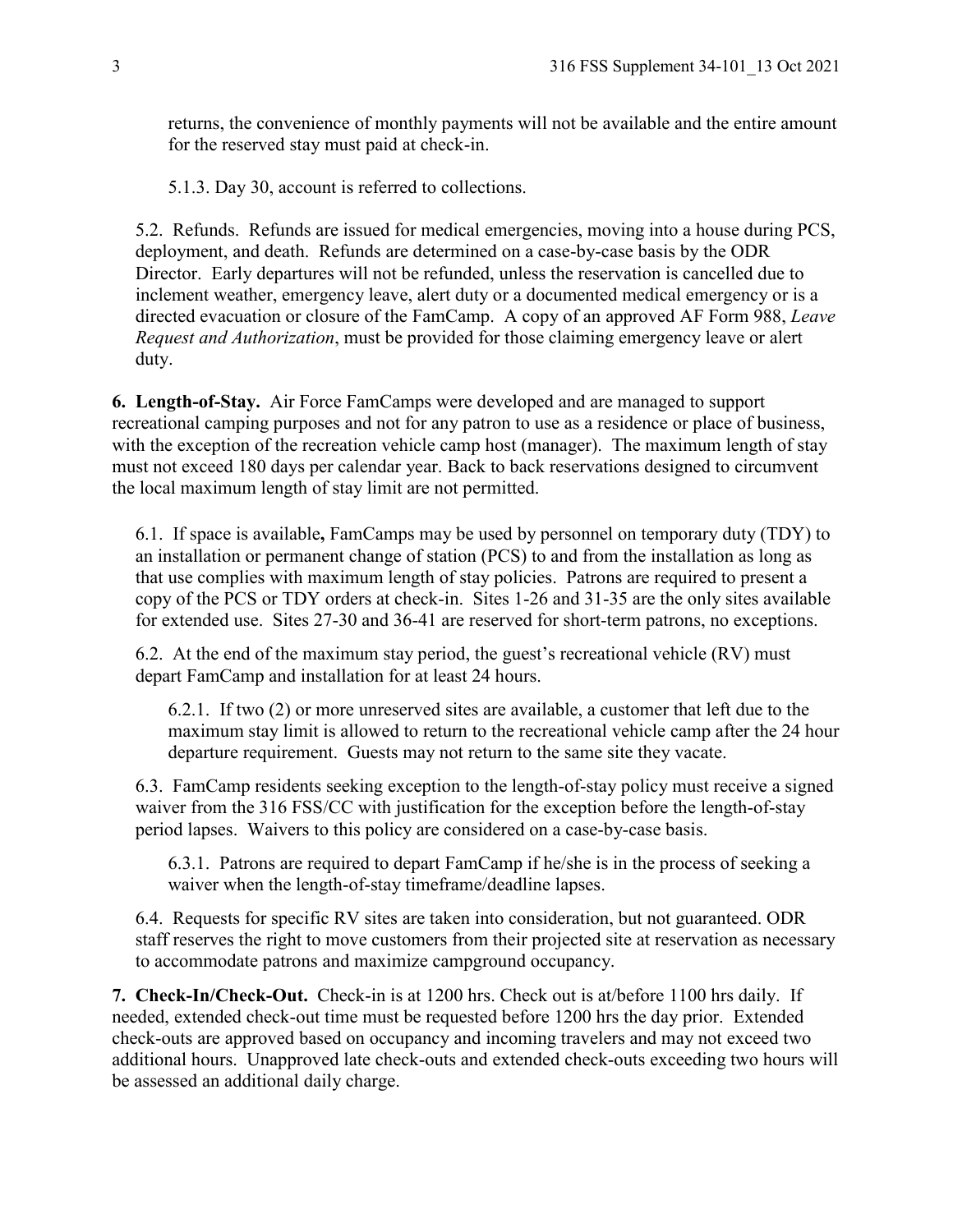7.1. Guests will register at the Recreational Services (ODR) office at 1235 Menoher Drive Joint Base Andrews, 301-981-4404, to obtain a site assignment prior to hook-up or use of facilities. Your RV/camper/tent must be with you at the time of registration. Parking is available across the street and will accommodate any size RV with easy access and egress.

7.1.1. If arrival is after office hours you MUST register with the Camp Host at Site 1, 4520 Wheeling Road, Joint Base Andrews.

7.1.2. Sites may not be "held" for friends or yourself prior to check in. All sites must be occupied by the registered guest assigned to that site.

7.1.3. Once check-in is complete, guests may not switch to a different vacant site after arriving at the FamCamp location. Guests who switch without approval will be charged for both the originally assigned site and the site switched to.

7.2. If an extended-stay guest must be absent from the site longer than 48 hours, the guest must notify the ODR office of the dates they will be gone and provide contact information in case of evacuation. Failure to notify the office will result in removal from FamCamp.

**8. FamCamp Protocols.** The following directives are established and enforced to ensure the JBA FamCamp continues to be a safe and inviting recreational area for all eligible patrons.

8.1. Quiet hours are from 2200 hrs–0700 hrs daily, including weekends. The use of generators and otherwise noisy equipment is not permitted during quiet hours. Stereo/TV volumes should be kept low enough not to disturb neighbors.

8.2. Tents are prohibited on RV sites. If a tent guest needs electricity for medical device(s), a medical statement/doctor's note stating the specific need must be provided to the office. If a medical need is established, the tent camper will pay the rate for the site occupied.

8.3. Campers may use screened canopies, no larger than 10'x10', that are immediately adjacent to their RV. These will be used only as needed and taken down when not in use.

8.4. Sites must be kept neat, clean, and free of trash and debris at all times, to include, but not limited to, cigarette butts, bottle caps and pet droppings.

8.5. Campsites will not be made to look like permanent or long-term residences. The following items, but not limited to, are prohibited:

- 8.5.1. Wooden or homemade steps/porches for gaining access to the RV
- 8.5.2. Lattice or fencing around RV or on the site
- 8.5.3. RV Skirting
- 8.5.4. Clotheslines
- 8.5.5. Lines or ropes of any type secured to trees
- 8.5.6. Tiki torches or open flame of any kind
- 8.5.7. Free-standing canopies (see para. 8.3 for exception)
- 8.5.8. Storage buildings or structures
- 8.5.9. Trailers
- 8.5.10. Boats
- 8.5.11. Childrens' play equipment/sets
- 8.5.12. Sports goals/nets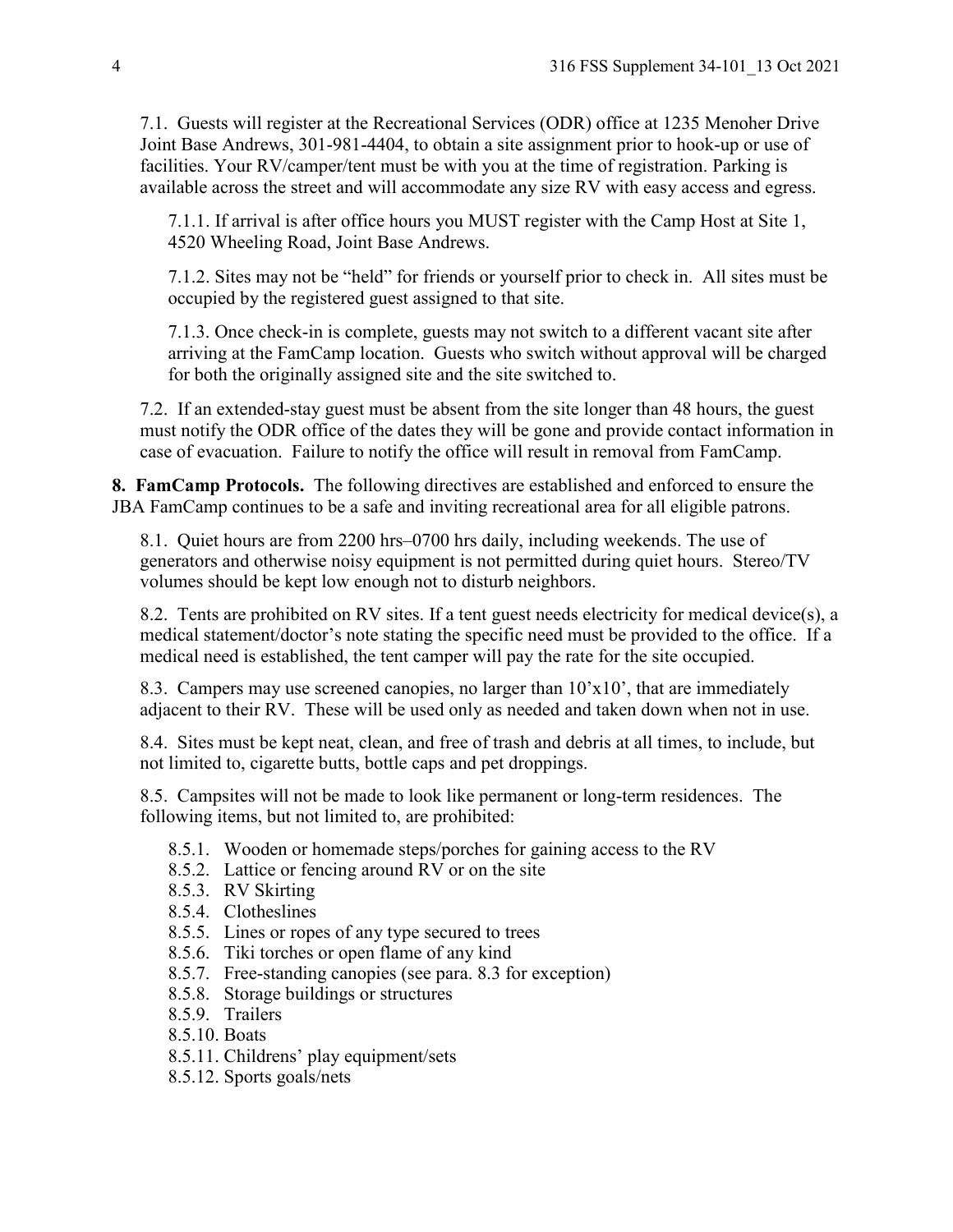8.6. Outdoor furniture is allowed if it does not obstruct grass cutting, foot or vehicular traffic or present a cluttered appearance. Porch furniture must remain in the confines of your site.

8.7. Satellite dishes on tripods are permitted; no poles or stakes can be driven into ground.

8.8. Personal items (ladders, hoses, tools, storage containers, etc.) must be stored out of sight in sealed containers when not in use.

8.9. Personal property will be kept within the boundaries of the campsite. Guests must secure all electrical wires, water and sewage hoses. Landscapers will NOT mow around your personal property. It is the camper's responsibility to keep personal property safe from harm.

8.10. The only fires permitted are those contained in the provided fire ring or permanently installed above-ground grills. Do not burn trash of any kind in the fire rings. Do not dispose of hot coals in trash cans or on the ground.

8.10.1. All food items, cooking utensils, tabletop grills, and the like must be secured within vehicles or RVs when not in use. Outside cooking is restricted to propane or charcoal. All propane canisters must be secured.

8.11. Washing campers, cars or RVs is prohibited. Bioenvironmental fines can result from improper disposal/discharge of waste water.

8.12. Guests will not modify the landscape or natural environment in any way.

8.13. Guests will dump grey and/or black water in the designated dump station only. Guests found dumping in any other location or on the ground will be immediately removed from FamCamp and barred indefinitely.

8.14. Cardboard and trash dumpsters are located on the property exclusively for FamCamp guest use. Please ensure trash is disposed of properly. Littering or improper disposal of trash will result in removal from FamCamp.

8.15. Mail is not delivered to FamCamp and staff members will not accept or transport mail delivered to Outdoor Recreation. Guests must register for a Post Office Box to receive mail.

8.16. Visitors must park in visitors parking only; visitors will not park at guests' RV site.

8.17. In an effort to preserve the privacy and integrity of each site, please do not "cut through" other guests' sites when walking through the FamCamp. Please stay on roadways and trails to move throughout the area.

**9. Vehicles.** FamCamp patrons are permitted no more than two (2) vehicles parked at each site, one of which must be the tow vehicle (as applicable). All vehicles must be parked in the site lane. Driving or parking on grass is prohibited. Parking in the roads or against traffic signs is prohibited and subject to ticketing and/or fines by Security Forces.All vehicles must be roadworthy and carry current registration and license tags or stickers at all times.

9.1. Golf carts and other low-speed vehicles (LSVs) with top speeds of 20-25 miles per hour are considered "vehicles" for the purpose of this OI and IAW 49 CFR, Part 571, *Federal Motor Vehicle Safety Standards*; they are subject to state and local laws.

9.1.1. IAW Maryland state law and JBA policy, golf carts cannot legally operate on public roadways at any time. The exception being the cart crossing a street to continue its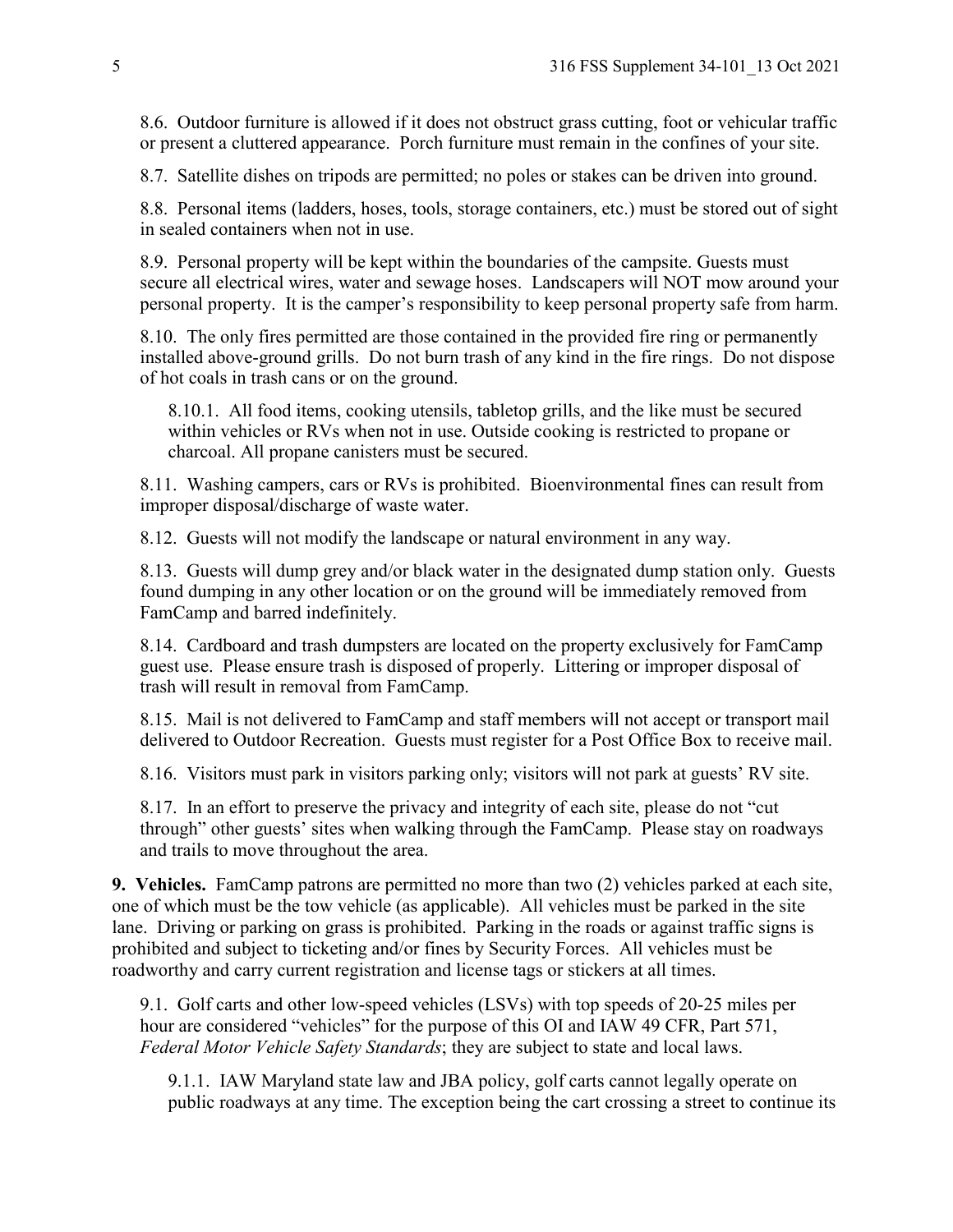journey to another portion of a golf course or other private property. Accordingly, golf carts can never be operated in FamCamp or on Joint Base Andrews and is enforced by Security Forces.

9.1.2. Golf carts and LSVs will count as one of the two (2) vehicles allowed to park at each site. Storage in a Recreational Storage lot on base can be arranged at the Recreational Services (Outdoor Recreation) office, 1235 Menoher Drive, if available.

9.2. Trailers (all types, to include utility, motorcycle, panel, etc.) and boats are prohibited and may not be parked at a FamCamp site under any circumstance. Storage in a Recreational Storage lot on base can be arranged at the Recreational Services (Outdoor Recreation) office, 1235 Menoher Drive, if available. Overflow parking/storage is a safety hazard in the FamCamp area and is prohibited without exception.

9.3. All campers are required to have/own a tow vehicle, if applicable, capable of towing their RV or camper. The tow vehicle must be one of the two (2) vehicles parked at the FamCamp site.

9.4. The speed limit is 5mph throughout FamCamp; enforced by Security Forces.

# **10. Pets**.

10.1. IAW Air Force Directive (AFD) 110908-012, *Air Force Standardized Pet Policy*, and AFI 32-6000, para. 2.21, *Housing Management,* FamCamp residents with pets must abide by the following:

10.1.1. FamCamp residents may not board/house more than two (2) dogs per site.

10.1.1.2. Guests may not board exotic animals such as, but not limited to, reptiles, rodents (other than hamsters and guinea pigs), ferrets, hedgehogs, skunks, rats, raccoons, squirrels, potbellied pigs, monkeys, arachnids, or any farm animal.

10.2. FamCamp guests may not board dogs of any breed (including a mixed breed) that are deemed "aggressive or potentially aggressive," unless the dog is a certified military working dog that is being boarded by its handler/trainer or approval is obtained by the Installation Commander in writing. For purposes of this policy, aggressive or potentially aggressive breeds of dogs are defined as a Pit Bull (American Staffordshire Bull Terrier or English Staffordshire Bull Terrier), Rottweiler, Doberman Pinscher, Chow and wolf hybrids. Prohibition also extends to other breeds of dogs or individual dogs that demonstrate or are known to demonstrate a propensity for dominant or aggressive behavior as indicated by any of the following type of behaviors:

10.2.1. Unprovoked barking, growling or snarling at people approaching the animal

- 10.2.2. Aggressively running along a fence line when people are present
- 10.2.3. Biting or scratching people
- 10.2.4. Escaping confinement or restriction to chase people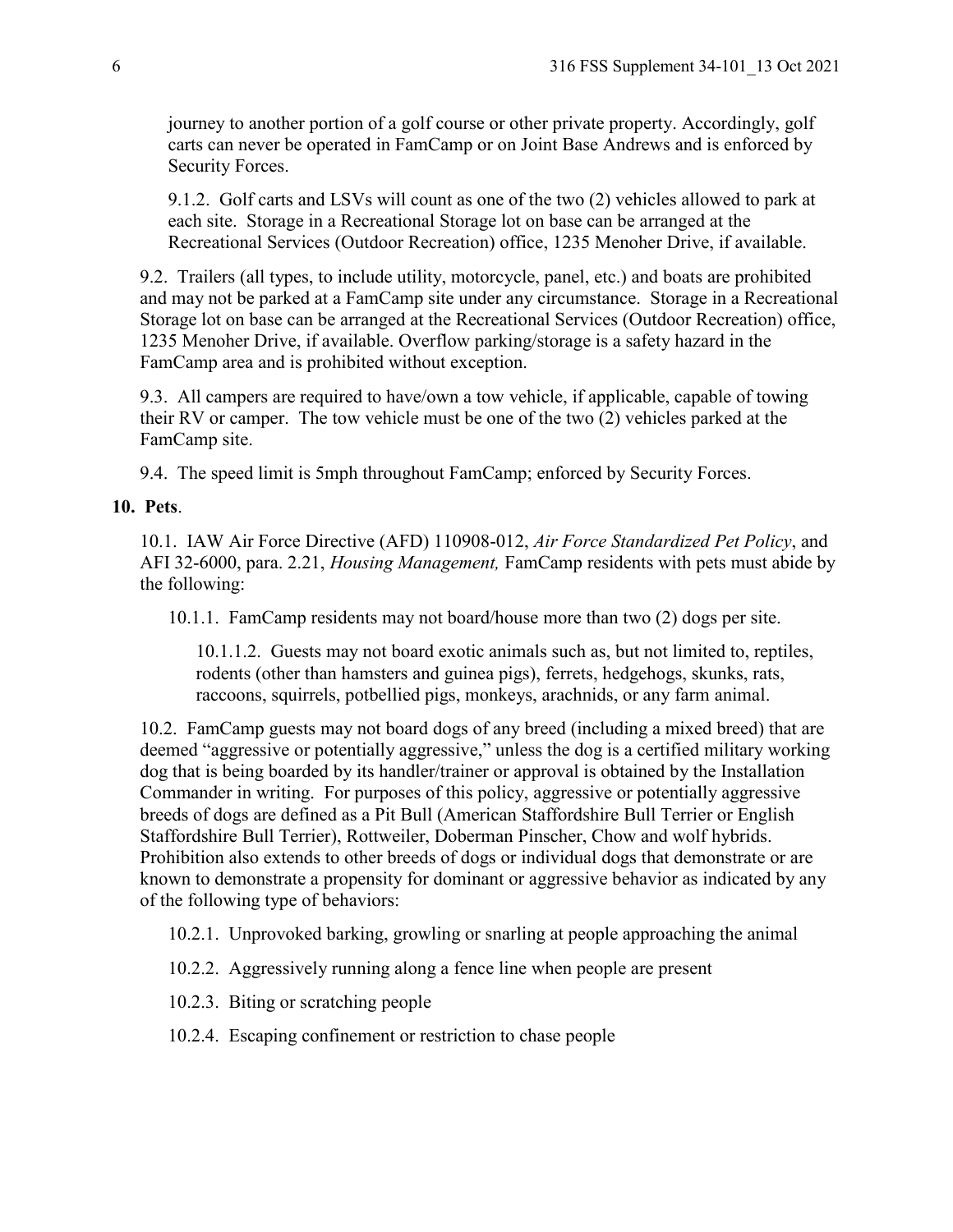10.3. Pets must be secured with leashes while outdoors. Pets must not be left tied or unattended in exterior areas or allowed to run loose. Two (2) complaints or instances of pet(s) being left tied outdoors or unsecured will result in removal from FamCamp.

10.4. Pet owners must maintain current immunizations on all pets. Dogs and cats are required to wear a collar or harness with current rabies and distemper vaccination attached.

10.5. Pet areas must be cleaned regularly to control and prevent vermin infestation. Pet feces must be picked up immediately when/if the pet evacuates. Two (2) complaints or instances of not cleaning up after a pet will result in removal from FamCamp.

10.6. Pets should never be left unattended in a car or RV, specifically in extreme heat.

# **11. Alcohol and Drug Use.**

11.1. Marijuana. Marijuana/Cannibis is prohibited on Joint Base Andrews IAW Title 21, Subchapter 1 of the United States Code (USC), *Controlled Substances Act*. It is illegal to possess, use, grow or distribute marijuana on a federal installation and federal law provides no exception for "recreational" or medicinal use. Use of any illegal substances within FamCamp will result in a report made to Security Forces, immediate removal from base, and termination/denial of all MWR privileges IAW AFI 34-101, para. 3.36.5.

11.2. Alcohol. Alcoholic beverages may only be consumed by guests 21 years of age or older. Loud and/or boisterous behavior or conflicts resulting from alcohol use will result in a report made to Security Forces, immediate removal from FamCamp, and possible suspension/termination of all MWR privileges IAW AFI 34-101, para. 3.36.5.

**12. Children.** Children under the age of 13 are not permitted to be left alone for any period of time or allowed to explore FamCamp without adult supervision. Children under 13 left alone will be reported to Family Advocacy.

**13. Evacuation/Closure.** In the event of an evacuation or closure, all campers are required to completely depart the FamCamp. This includes RV, vehicles and all personal equipment and items. There are no exceptions. Customers more than four (4) hours from the installation must provide the campground host with an alternate point of contact capable of removing the RV and all property belonging to the owner. The point of contact must be an authorized base user; ODR staff will not escort or sponsor anyone onto the installation.

**14. Adherence to Policies.** It is the responsibility of the guest to adhere to installation and FamCamp policies while on Joint Base Andrews. A guest's stay may be discontinued at any time, without refund, for infraction(s) of any established rules/policies. Policies are set to ensure the safety, comfort and enjoyment of all FamCamp guests.

**15. Authority.** The ODR Director has been given authority to make determinations on all FamCamp policies and procedures, with the exception of the waiver to length-of-stay restrictions, which are in the authority of the 316 FSS/CC.

> SAMANTHA M. MILLER, Lt Col, USAF Commander, 316th Force Support Squadron MILLER.SAMANTHA. Digitally signed by M.1018808176 MILLER.SAMANTHA.M.1018808176 Date: 2021.10.13 21:12:01 -04'00'